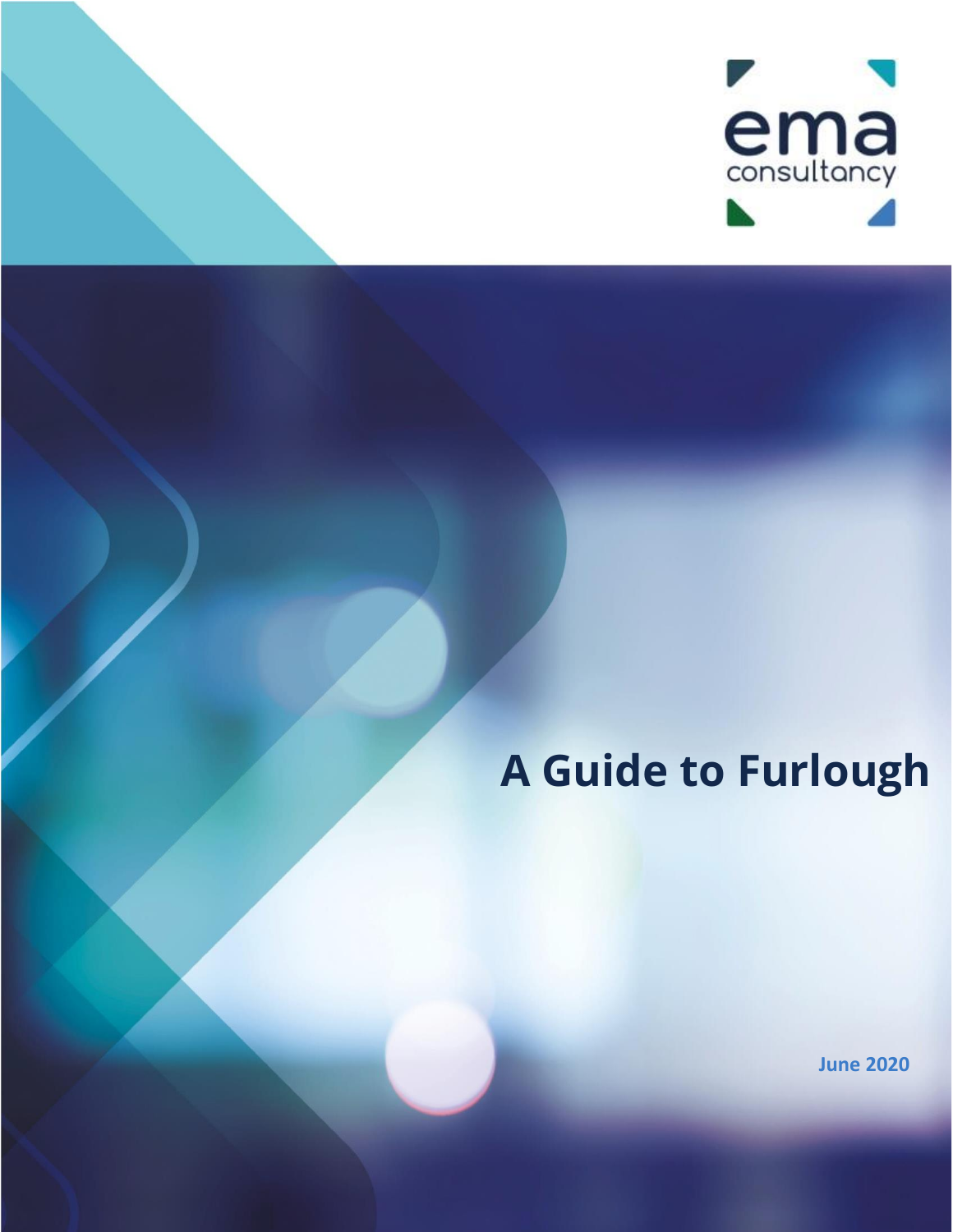

# **What is Furlough**

The word 'furlough' generally means temporary leave of absence from work. This can be due to economic conditions affecting one company, or matters affecting the whole country. Until now the expression has not carried any meaning in UK employment law but has been temporarily introduced in response to the unprecedented situation presented by the COVID-19 pandemic. This does not mean that the fundamentals of employment law have changed, simply that this scheme adds tothem.

Furlough leave has been temporarily introduced by the Government to provide employers with an option to keep employees on the payroll without them working. As the furloughed staff are kept on the payroll, this is different to being laid off without pay or being made redundant. The ability to furlough employees is designed to support employers who are severely affected by Coronavirus.

This provides employers with another option whenreviewing the circumstances oftheir business (as an alternative to redundancies or being laid off without pay) and each employer will need to review this option carefully (alongside legal advice) to pursue the best option for them.

# **Which employers are eligible?**

Any employer (of any size) is eligible for the scheme.

This includes:

- businesses
- charities
- local authorities

To be eligible the employer must have created and started a PAYE payroll scheme on or before 28 February 2020 and have a UK bank account. From 1 July claims are restricted to employers currently using the scheme for employees who they have previously furloughed before 10 June.

## *Public Sector*

The Government does not expect much public sector use of the scheme because many public sector employees are continuing to work throughout the coronavirus outbreak.

Non-public sector employers who receive public funding for staff costs are expected to continue to pay staff and not place them on furlough. However, where staff cannot be redeployed to assist with the coronavirus response, then the furlough scheme may be applicable.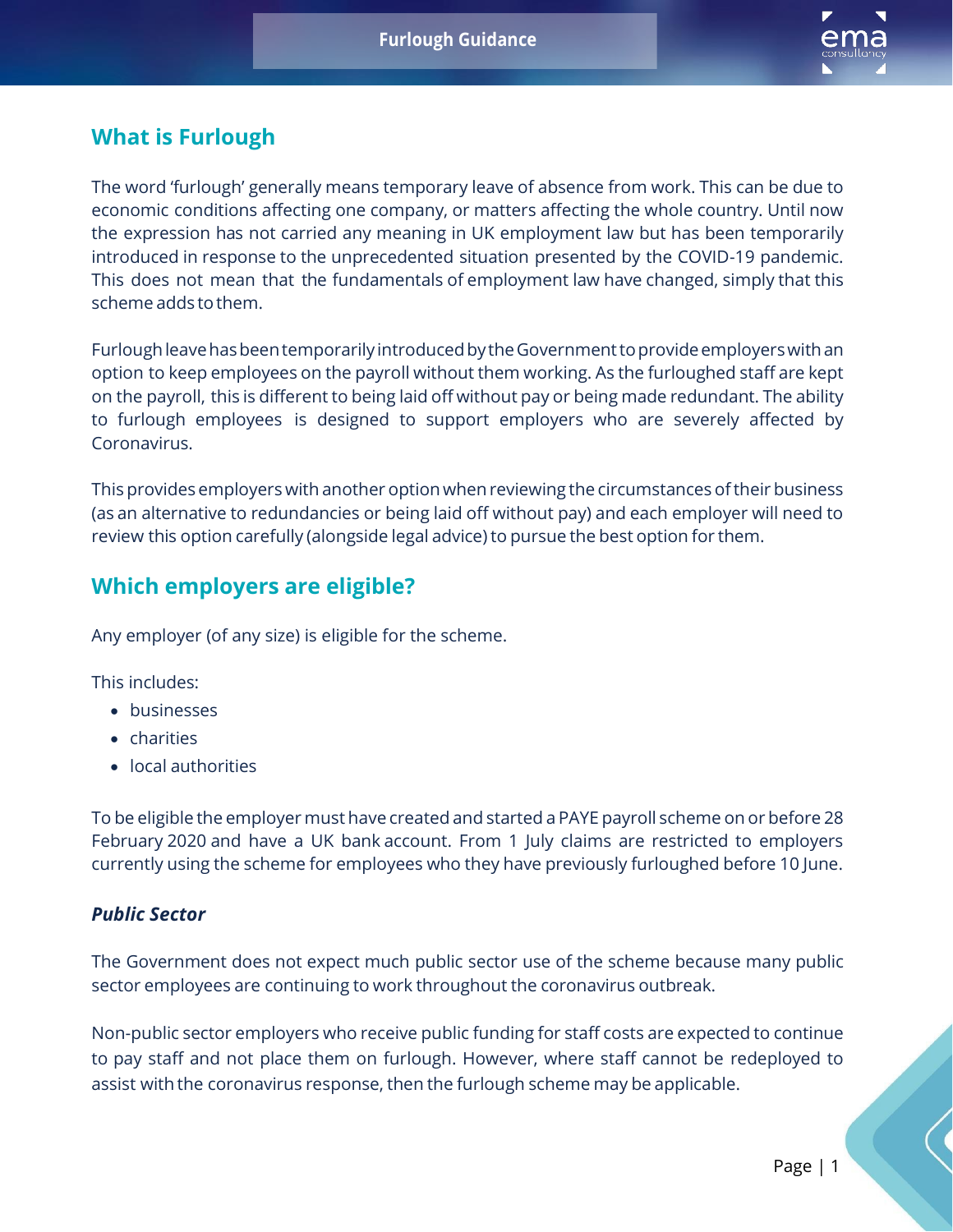

# **Which employees are eligible?**

The employees that can agree to being furloughed are those working for businesses that would otherwise have to be dismissed as redundant or laid off.

The furloughed employees must have been on the employer's PAYE payroll on 28 February 2020 and from 10 June the furlough scheme is effectively closed for employees who have not been previously furloughed.

From 1 July claims are restricted to employers currently using the scheme for employees who they have previously furloughed before 10 June. This means that the only employees who can be furloughed are those who have already completed a full three-week furlough period before 30 June (i.e. starting on or before 10 June). There is a further deadline of 31 July to make any claims for the period prior to the end of June.

The scheme Includes:

- full-time employees
- part-time employees
- agency employees on agency contracts (provided they are not working at all)
- zero-hour contract workers (provided that they are employees albeit on flexible contracts).
- Employees that TUPED (after 28 February are eligible, provided they were on the transferor's payroll on or before 28 February 2020)
- Foreign nationals

There are complexities for employees who:

- were not on the payroll on 28 February 2020
- are on sabbatical or unpaid leave
- were recently made redundant or laid-off
- are pregnant or on maternity leave or adoption/paternity/shared parental leave pay
- are caring for children
- are migrant workers

Employeeswho have been on sick leave can be placed on furlough leave after the period of sick leave has ended if there is no work for them to do and they would otherwise be laid off or made redundant.

Employees who are shielding themselves in line with government advice can also be placed on furlough leave.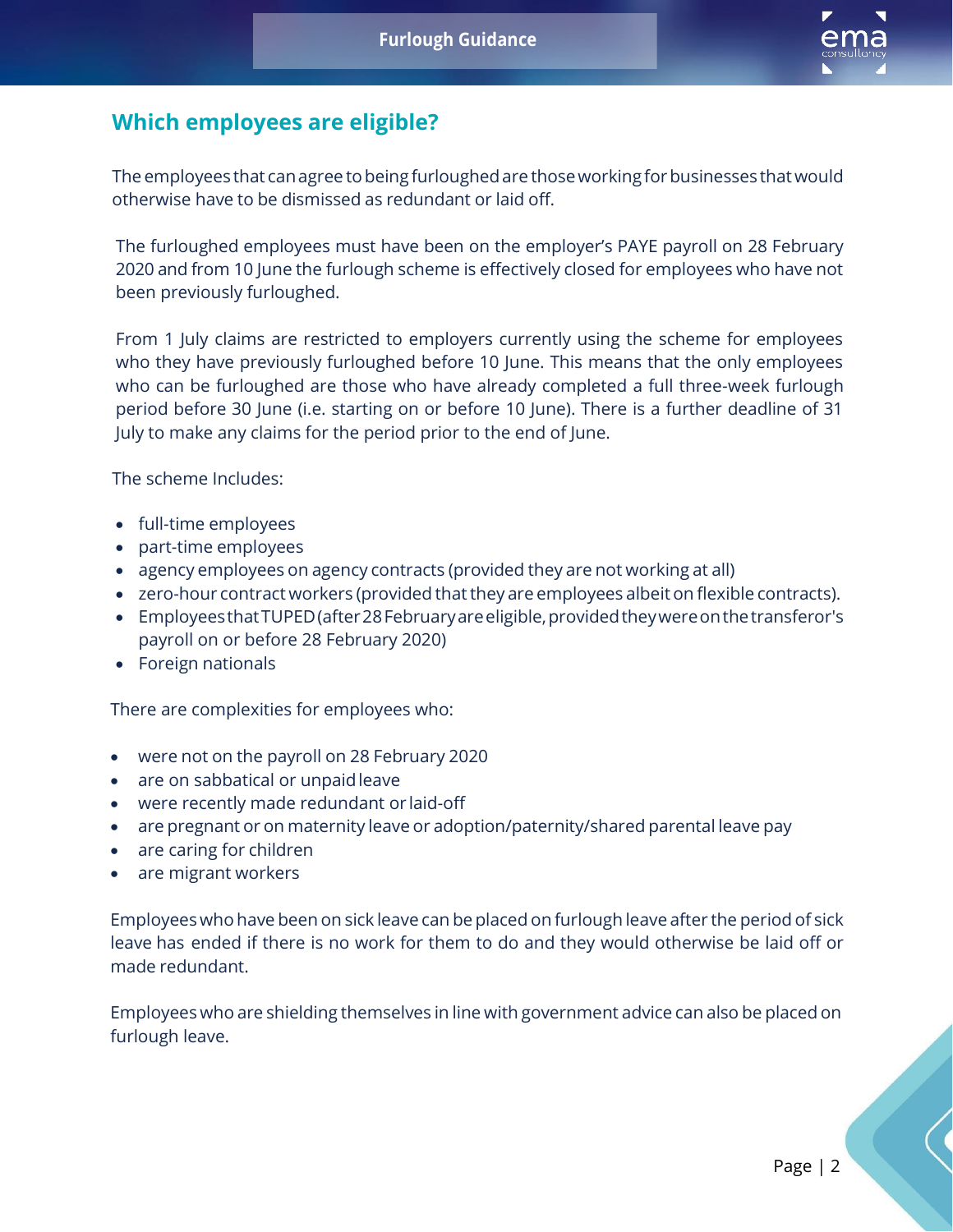

## **Employees who work elsewhere**

Employees with two or more employers can be furloughed for each job separately but the £2,500 cap applies to each employer individually. This means that an employee with two jobs can have 80% of their salary reimbursed with a cap of £5,000, or more, ifthe employers top the salary up above the grant level.

If an employee works two days a week for Employer A and three days a week for Employer B theywould receive their government grant percentage oftheir actual salary for those two days if on furlough from Employer A. If their other role continues the employee could receive their normal salary from Employer B as well.

The guidance does specifically cover the position if the employee is then offered additional work from Employer B. Employees can be furloughed from one job and receive their government grant percentage furlough payment, and work for another employer during the hours they would normally be working for the employer who has furloughed them. Therefore, it seems that working elsewhere while on furlough from Employer A is an inadvertent benefit for the employee. However normal legal principles apply too, as outlined below.

# **What if the employee does not agree to be furloughed?**

If the employee does not agree then if necessary, you will have to proceed with a redundancy process, obviously considering all alternatives to redundancy before making a final decision.

Remember that if there are 20 or more employees in one establishment then it is important to go through collective consultation which means consulting with a union or elected representatives ifthere is no union for a30 dayperiod(20-99 employees) or 45 dayperiod(100 ormore)andfilinganHR1form(failureto do this is a criminaloffence).

# **Coronavirus Job Retention Scheme**

If furloughed employees work for another employer during the hours they would normally be working for the employer who has furloughed them, payments by HMRC will be paid even if the employee picks up other work. The employee will receive the furlough payments from the first employer and their normal wages from the newemployer.

The Government details only prevent the employee from doing any work for the same employer that has furloughed them.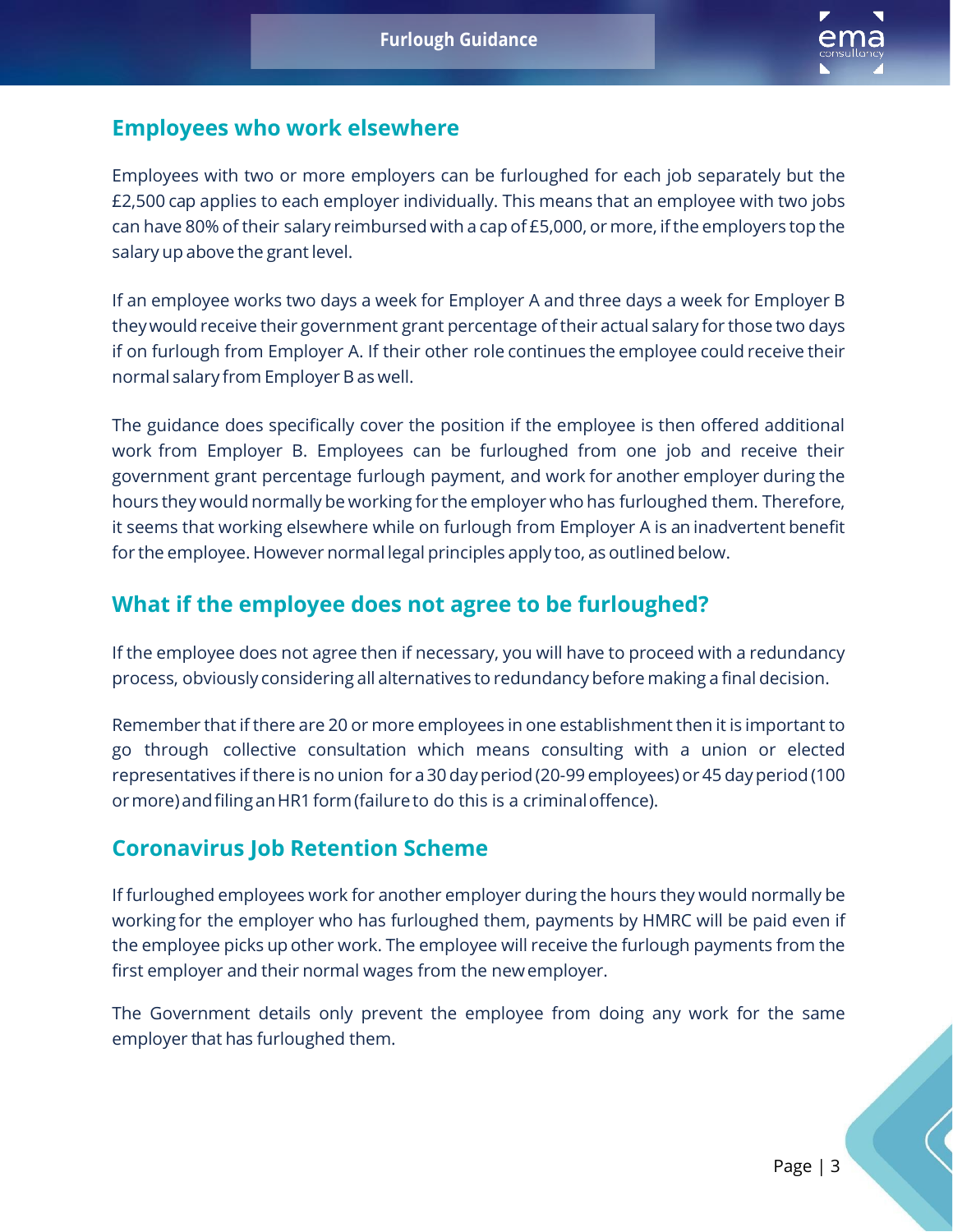

# **General legal position on working elsewhere**

The scheme may pay a grant for the furloughed employee, but this is a different legal issue to the relationship between the employer and employee. In many employment contracts there is either an express or implied term that the employee should loyally and faithfully work for that employer and not work elsewhere.

It could technically be a breach of contract with the employer if employees pick up work elsewhere. Similarly, it could be a breach of contract, including a breach of mutual trust and confidence, if the employer unreasonably refuses consent, especially if the employer only allows furlough on the rates set by the Government in terms of pay.

# **How to agree which employees are furloughed**

Employees must be consulted and have to agree to be furloughed. Changing the status of employees always is subject to existing employment law so it's important to bear this in mind. Depending on the employment contract wording there may be an ability to lay-off workers to impose a furlough period.

If there is no lay off provision in the existing contract the employer will need to agree with the employee that they going to become furloughed because no work is available. Most employees will agree to this as the alternative is dismissal by reason of redundancy (with the possibility of a delayed redundancy payment or no redundancy payment for employees who have worked for less than two years).

Unions may join in a consultation process to agree the furlough change. As normal employment laws apply when furloughing employees, equality and discrimination laws will apply and so employers will need to be aware of certain risks, for example, choosing a disproportionate amount of men or women, which could lead to discrimination claims later so employers need to exercise fairness and consistency.

There may be some negotiation, as for some employers some staff may be needed and others not. Some employeesmayberesentfulthattheyarehavingtowork as theyare classedasbeing essential whilst others are being furloughed. Others may be resentful that they are classed as dispensable whilst others are working and receiving their full package; this issue requires managing carefully.

If employees do not agree to be furloughed, then employers can dismiss them by reason of redundancy (if the redundancy definitions are met and a proper and fair process is followed).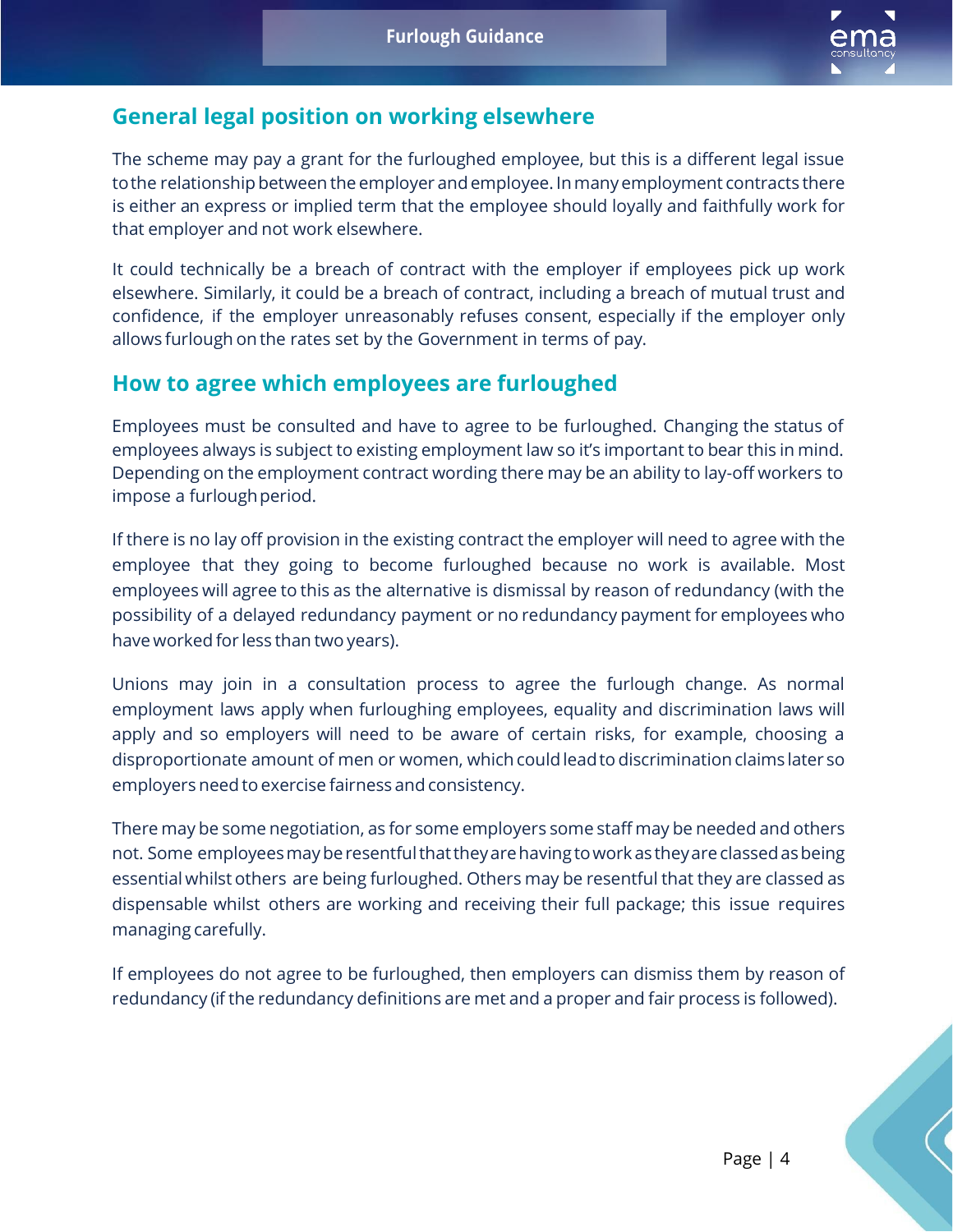

## **How to apply to the scheme**

The ability to furlough employees under the Coronavirus Job Retention Scheme was operationalfrom theendofApril.Theschemeisbackdatedandwillapplyfrom1March up to 31 October 2020.

Once employers have reached an agreement with employees about being furloughed, they shouldwriteto the affected employees confirming that they have been furloughed and should keep a record of this for five years.

Employers access the scheme through an online portal, providing details of the affected furloughed employees and information about their earnings and any other information required (such as the employee's NI number).

#### *Employers will have:*

- Designed a process and agree a furlough policy;
- Decided which employees are affected perhaps using criteria similar to redundancy selection;
- Decided whether to pay the government rate of salary or to supplement it;
- Gained the employees' written consent even if contractual provisions already cover lay off; express agreement is advisable especially if salary is not being topped up;
- Stopped the employees fromworking;
- Checked communication details with employees to update them, perhaps with a list of answers to key questions such as what happens to discretionary payments, volunteering, working elsewhere etc;
- Continued to calculate the amounts to be claimed from HMRC.

To work out what amounts they are claiming, employers will have to work out the employer NI and minimum automatic enrolment employer pension contributions for all employees.

When the portal is operational employers will apply with their PAYE reference number, bank account number and sort code and specify the:

- number of employees being furloughed;
- claim period (start and enddate);
- amount claimed (the minimum length of furlough is three weeks);
- employer's contact name and telephone number.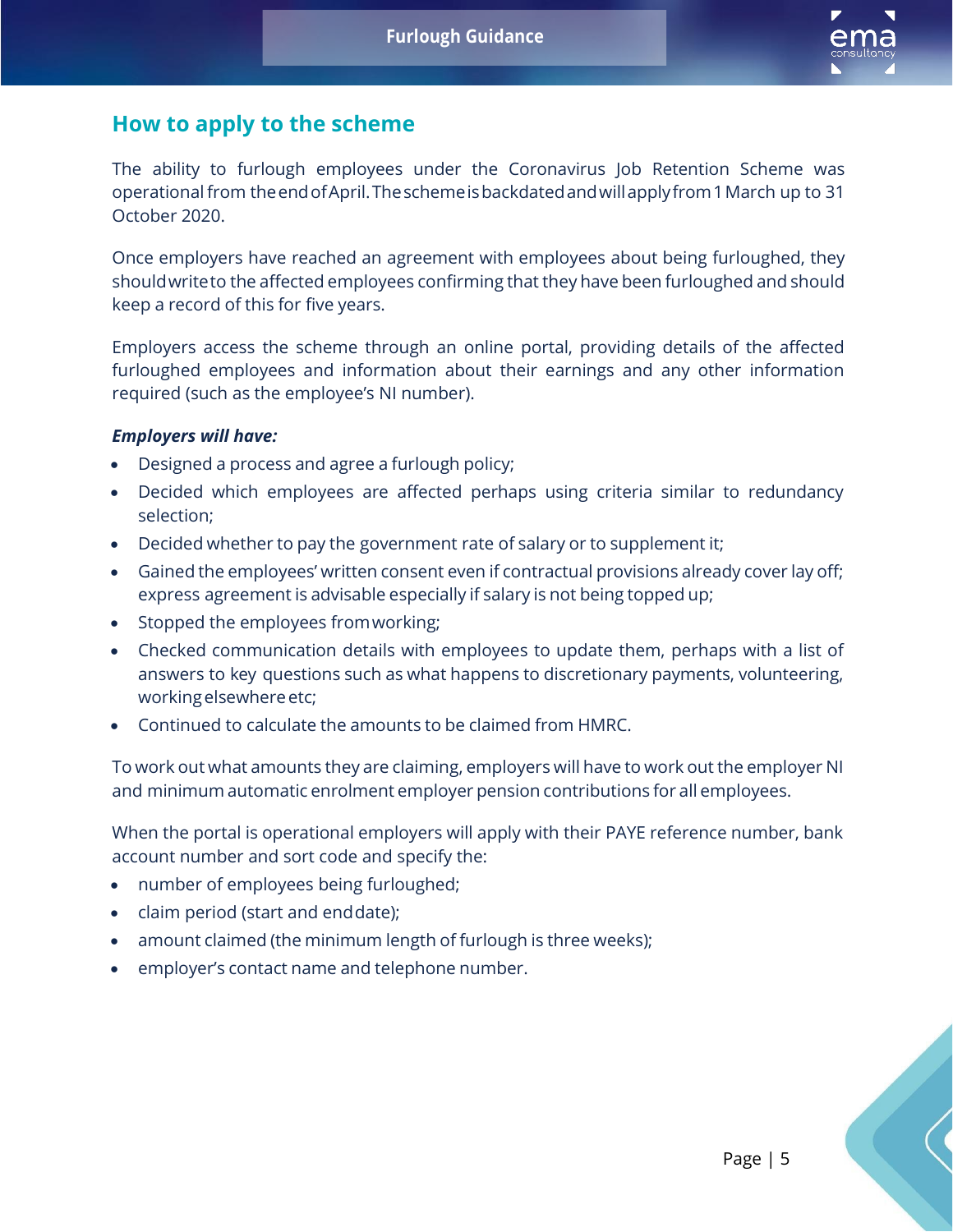

# **Timing**

- Employers are advised by the government to claim in advance of an imminent payroll or at the point when they run their payroll;
- HMRC will retain the right to retrospectively investigate and audit employers' claims;
- Once HMRC have the claim and agree the employer's eligibility a BACS payment will simply arrive directly into the bank account supplied;
- Employers make a collective claim for the group of furloughed employees under the scheme (not for individual employees) but employers will probably need to make more than one claim throughout the period offurlough;
- Employers will probably submit one claim at least every three weeks (as three weeks is the minimum length of time an employee can be furloughed).

# **What happens during furlough?**

## *Length of Furlough*

The scheme has now been extended to run up to 31 October 2020.

## *Working*

Peoplewhogetfurloughedcan now work part time duringtheperiodoffurlough. The deadline is 31 July to make any claims for the period prior to the end of June.

## **Flexible Furlough Being Introduced - when will it start and end?**

**From 1 July the furlough scheme becomes more flexible before it ends completely on 31 October 2020**. The flexible scheme applies to employers currently using the scheme for previously furloughed employees.

Employees will continue to receive 80% of their salary, subject to the cap, but employers will need to share the burden of paying NI and salaries from August onwards.

As under the original scheme, employers can top up the wages above the grant for fully furloughed staff if it is feasible for them to do so. Employees can work part-time under the revised flexible scheme. Government guidance says that the capped figures apply in proportion to the hours not worked.

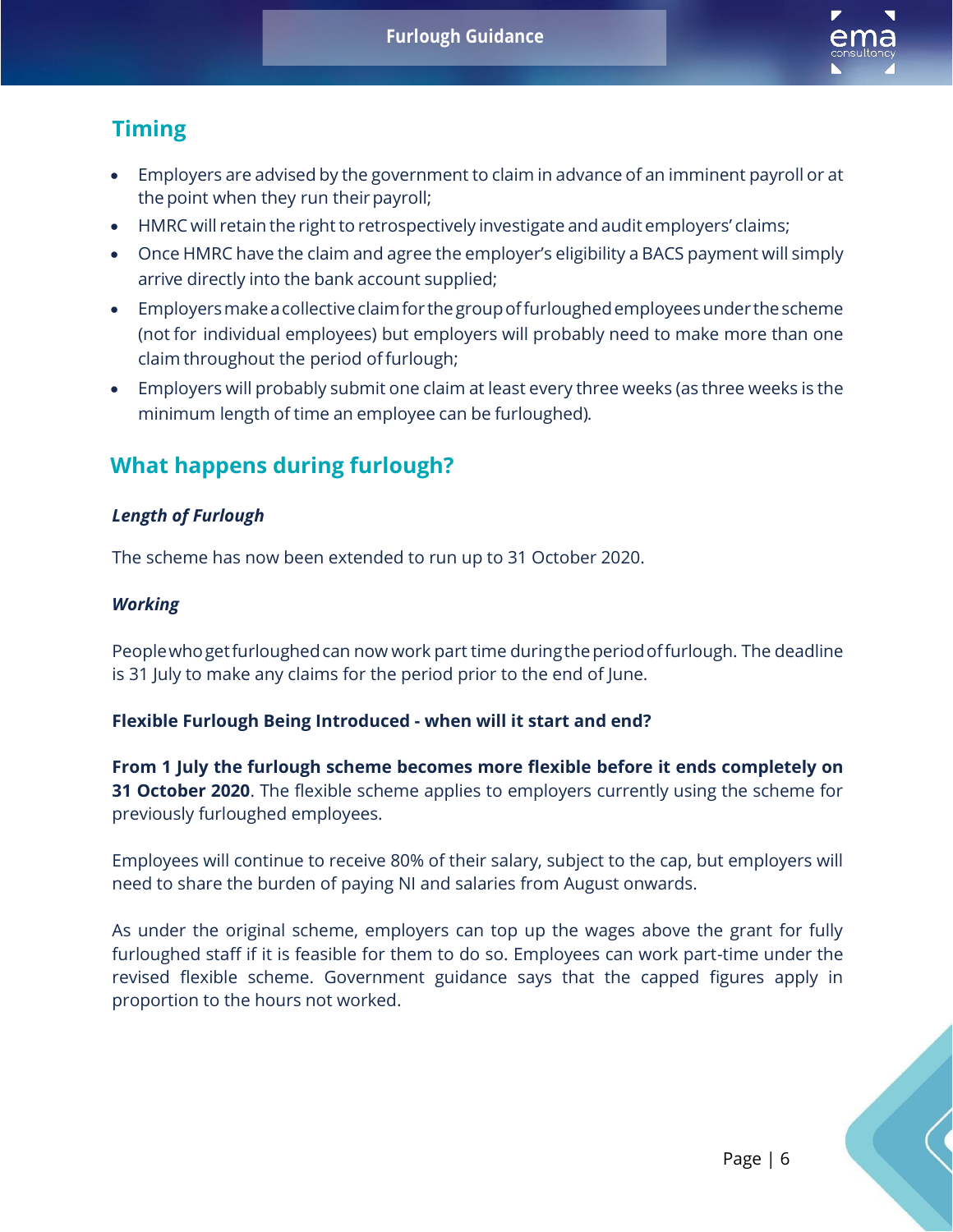

## *Continued Contributions to Pay and Contributions to NI and Pension*

**Timeline for the flexible scheme and associated government payments:**

### **Five key stages - outlined month by month - with each month introducing changes.**

#### **June**

From 10 June the furlough scheme is effectively closed for employees who have not been previously furloughed. Until June 30 employers can claim for 80% of furloughed employees current salary, up to £2,500 but the employee must not work for the employer. Employer National Insurance Contributions and certain pension contributions can be claimed too. Employers are not required to contribute anything towards furloughed employees' salaries for lune.

## **July**

The new flexible scheme applies only for previously furloughed employees. These people can now return to work part time, but employers can still claim the grant for normal hours not worked.

Any amount of working time and any shift pattern can be agreed with the previously furloughed staff. Until July 31 employers can still claim for 80% of the furloughed employees' current salary, up to £2,500 as well as employer National Insurance Contributions and pension contributions. This only applies for the hours the employee doesn't work. Employers must pay employees for the hours they work.

## **August**

The main change is that from 1 August, **employers will have to pay employee's National Insurance Contributions and pension contributions** and can no longer claim a grant for these.

Until August 31 the government will pay 80% of furloughed employees wages up to a cap of £2,500 for hours not worked. Employers must pay employees for the hours they work. Employers funding of employers' NICs and pension contributions applies to both the hours not worked and hours worked if any.



Page | 7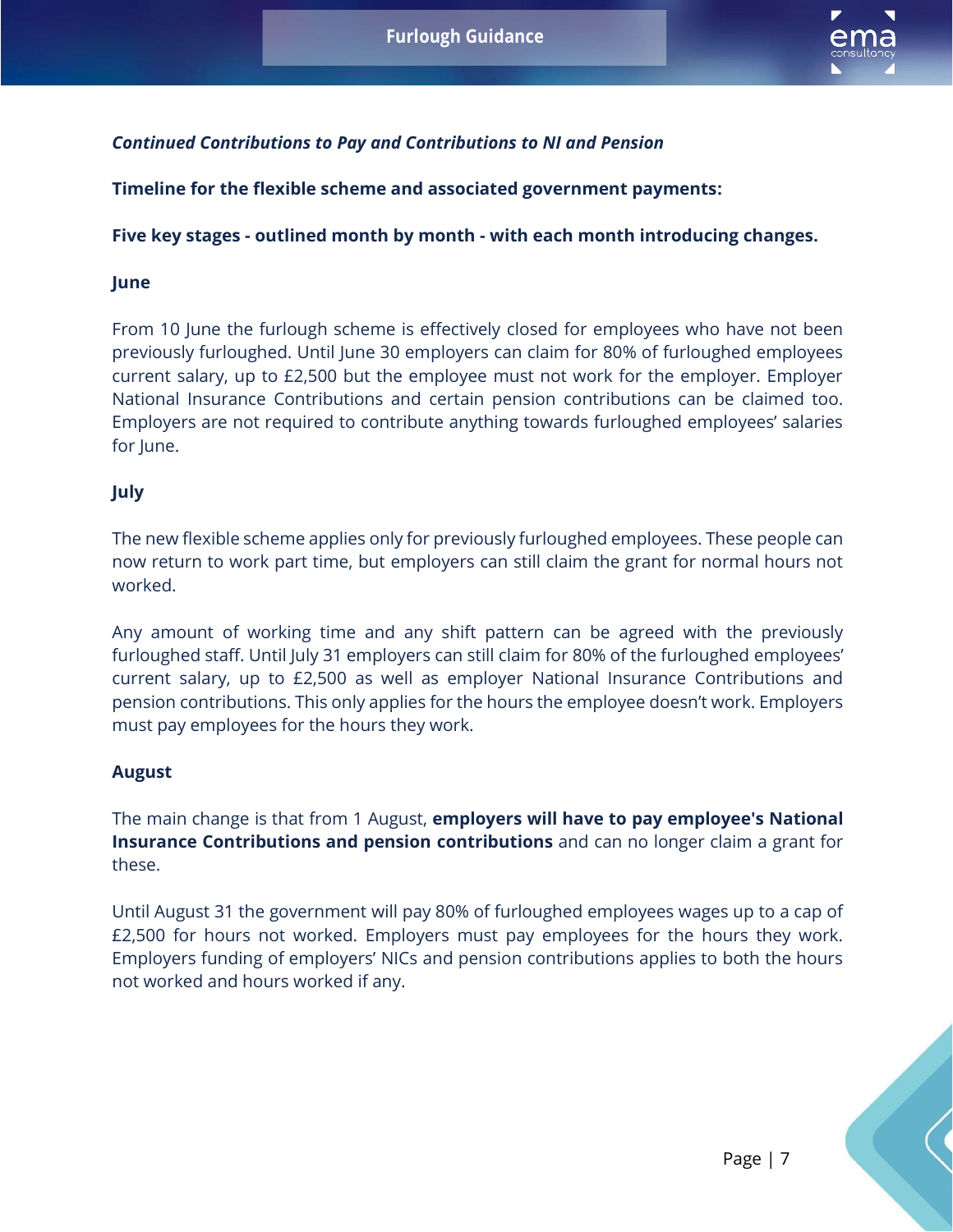

## **September**

From 1 to 30 September **the government will only pay 70%** of furloughed employees wages up to a cap of £2,187.50 for hours not worked. Employers will pay 10% of wages to make up 80% total up to a cap of £2,500 plus employers' total NICs and pension contributions.

### **October**

From 1 October until the **end of the scheme on 31 October the government will only pay 60% of wages up to a cap of £1,875** for the hours the employee does not work. Employers will pay 20% of wages to make up the 80% total up to a cap of £2,500 plus employers' total NICs and pension contributions.

## **Annual leave**

The recently updated ACAS guidance on holidays, which has no statutory force, states that those who are furloughed can still request and take their holiday in the usual way, including bank holidays. The ACAS guidance makes it clear that employees and workers must get their usual pay in full for any holidays they take.

If furloughed workers do not book any holiday time their statutory minimum holiday entitlement of 5.6 weeks per year will accrue while they are furloughed. The exact amount will vary depending on how much leave the employee has already taken. Employers can ask for employees to agree to any contractual (as opposed to statutory) holiday not to accrue during furlough.

Special provisions govern the current situation which mean that workers can carryover up to four weeks' holiday into the next two holiday years. It is thought that employers can alternatively insist employees take holiday during the furlough provided the appropriate notice is given and that employers would then have to pay the holiday pay in full and could claim for the grant towards this.

Employerscompellingemployeestousetheirholidayentitlementwhentheycanonlyleavetheir housefor limited purposes may be unpopular with employees.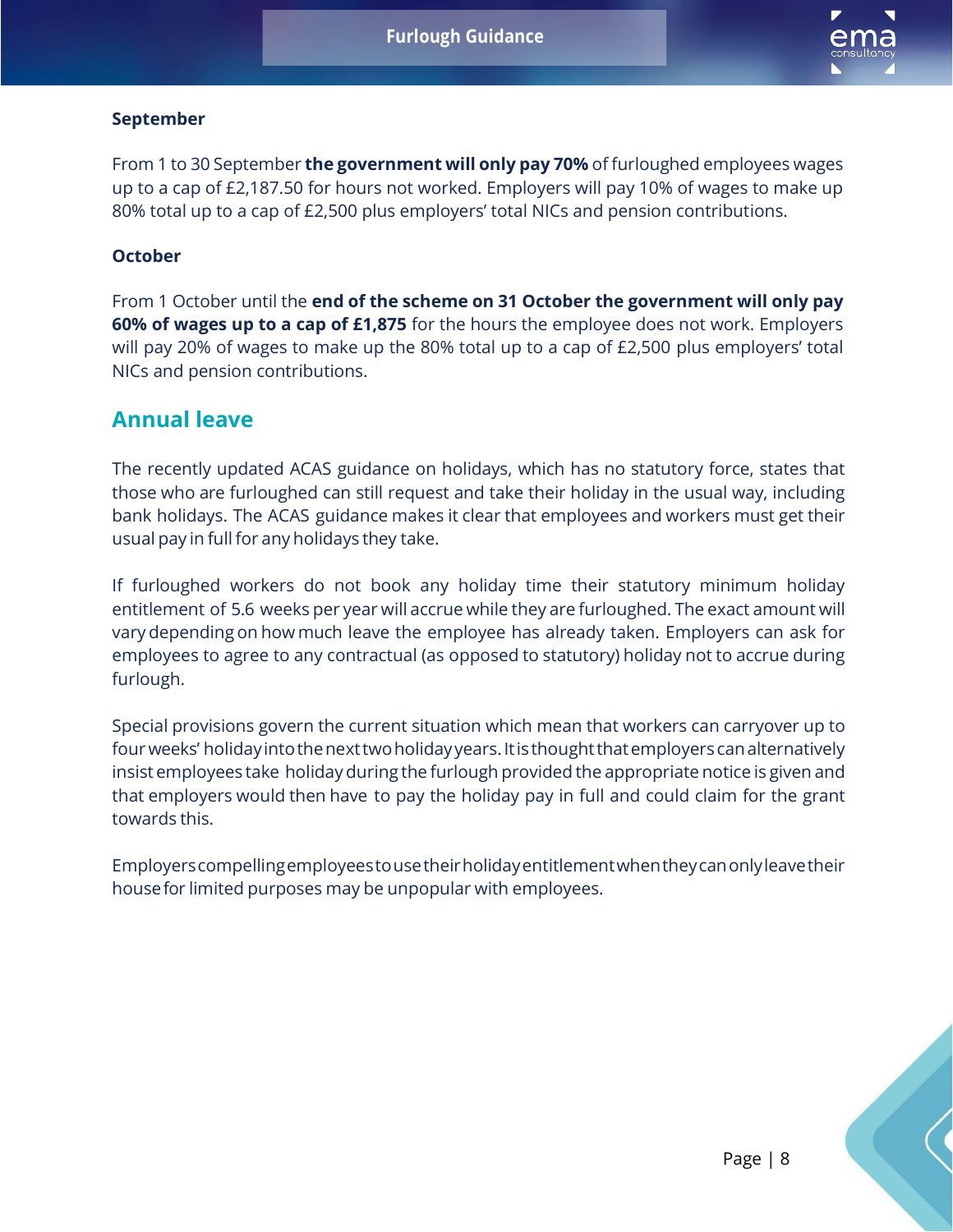

# **Training**

If employees are required to complete any job-related training while they are on furlough leave (which is permitted as long as it doesn't involve them in providing services to, or generating revenue for or on behalf of their organisation) they should be paid at least the National Minimum Wage rate. Similarly, apprentices should receive at least the National or Apprenticeship Minimum Wage or the National Living Wage.

# **Sick Leave**

The guidance makes it clear that furloughing is not to be used for short-term absences for sick leave, especially as there is a three-week minimum period.

However, an employer can choose whether an employee is on Statutory Sick Pay (SSP) or is furloughed. SSP and the furlough grant cannot be claimed for the same period of absence. The guidance also confirms that those on long-term sick can be furloughed.

If a furloughed employee becomes ill then it is up to the employer whether they place them on SSP or leave them as furloughed. As it is likely that most employees will be much better off as furloughed it is difficult to see a situation when employers would do so.

• Staff on sick leave are either furloughed or in receipt of SSP and cannot receive both.

## *Shielding & Sick Leave*

If an employee believes they should have been told to shield, then they should contact their GP.

If they are self-isolating in accordance with Public Health England's guidance or are otherwise too sick to work, then then they should be paid statutory or company sick pay. If a fit note suggests thattheirworking arrangements should be reviewed rather than saying that they are not fit to work, then you should consider if any adjustments can be made to their role, or potentially consider redeploying them, if possible, on a temporary basis. If an employee is fit, then you should consider whether they can work from home or if they can be allocated other work to enable them to work from home. If not, then you can consider furloughing.

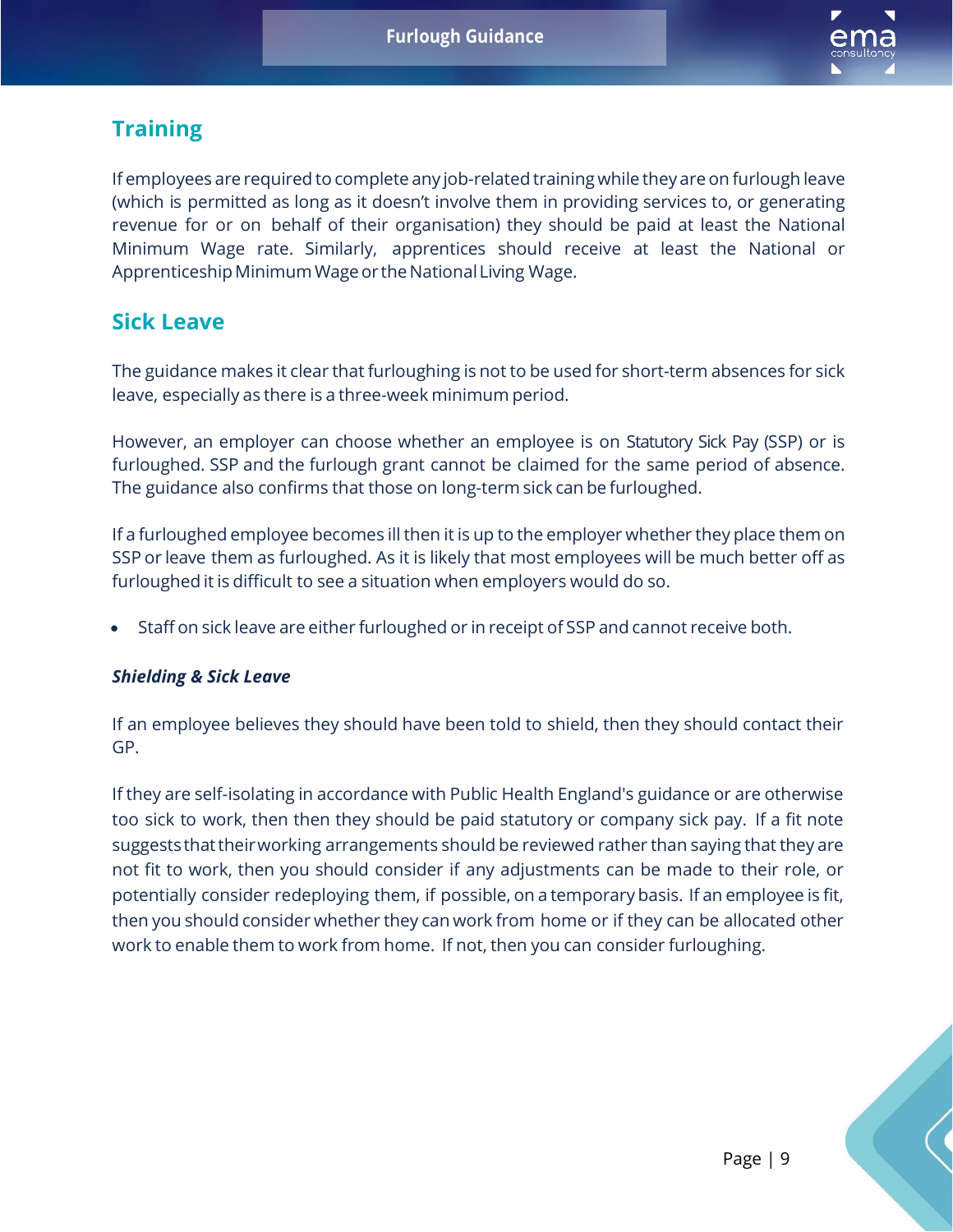

# **Redundancy**

Should you be reinstating people who were made redundant on or after 28 February?

The CJRS guidance states that "if you made employees redundant, or they stopped working for you on or after 28 February 2020, you can re-employ them, put them on furlough and claim for their wages through the scheme. There is no obligation to do this.

The potential risk in not considering this is that people may challenge the redundancy decision on the basis that furloughing has offered the employer another option (albeit a temporary one). However, the reason for the redundancy may not be related to the coronavirus pandemic (for example it could be due to a re-organisation), or the employee may have been disciplined and dismissed, or dismissed for capability reasons.

In all of these instances it is likely to be counterproductive to re-employ them and provided the proper processes were followed, there will be a concrete reason behind their dismissal which should counter any suggestion of unfairness.

Can you make an employee redundant because of Coronavirus impact rather than placing them on furlough leave?

Yes, this is still possible, but you will need to consider furlough leave as an alternative to redundancy as part of a fair process.

## *An employee left after 28 February 2020 to take up another role but that has fallen through,andtheyhaveaskedustotakethemback-canweanddowehaveto?*

The guidance confirms that you can take back employees who left your employment for any reason on or after 28 February 2020 and furlough them. However, you are not obliged to do so.

If you dismissed them for gross misconduct, then there is going to be less enthusiasm to reengage them. Also consider the basis on which you bring them back - is this just a delay to their termination date or are you bringing them back permanently? If the latter and you do not need them going forward, you will then have to dismiss them for a fair reason at some point in the future and give them notice.